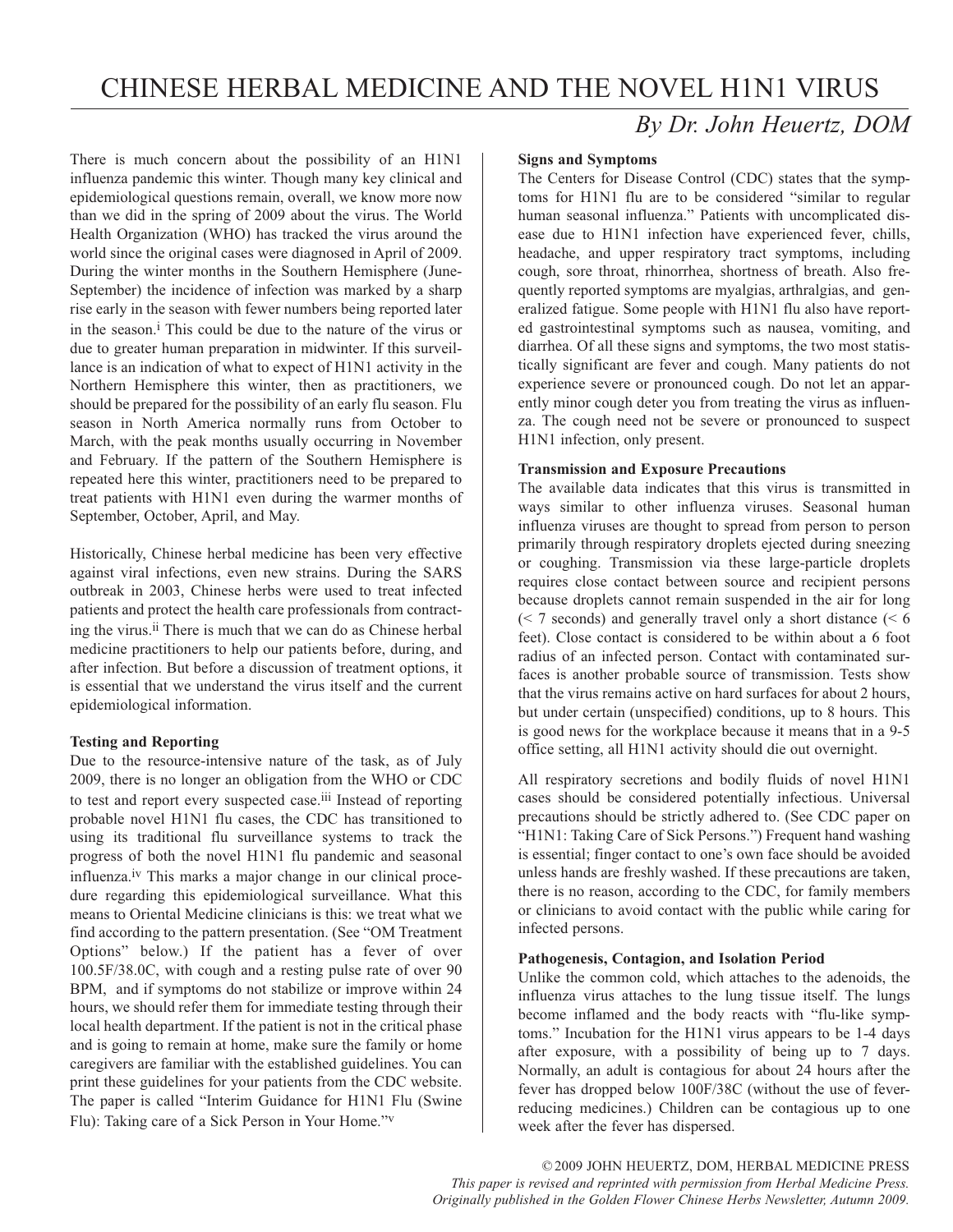## **Recent Discoveries**

The WHO has determined that the novel H1N1 virus has little or no resistance to neuraminidase inhibitors.<sup>vi</sup> Neuraminidase inhibitors interfere with virus's ability to replicate. Since replication of influenza virus in the respiratory tract reaches its peak between 24 and 72 hours after the onset of the illness, early treatment with neuraminidase inhibitors can be very effective. A handful of Chinese herbs have been shown to have strong neuraminidase inhibitory effects, most notably, sophora root *(ku shen)*vii and isatis root *(ban lan gen)*. viii For these substances to be effective, it is important that they are administered at the right phase and with consideration to the patient's pattern. They will be more effective when used in conjunction with other herbs in an appropriately matched formula. (See next section.)

## **ORIENTAL MEDICINE TREATMENT OPTIONS FOR NOVEL H1N1 INFLUENZA**

It is best to break down treatment options into phases. What works during one phase will be minimally effective in another, and in some cases counterproductive. The three phases are: *Prevention Phase, Initial Exposure Phase,* and *Fully Engaged Phase*.

## **PREVENTION PHASE STRATEGIES**

Prior to exposure, it is possible and recommended to support the immune system in order to prevent the virus of a future exposure from forming full attachment. A strong immune system is characterized by a firm and well-regulated exterior. The *wei* (defensive) qi can be supported in two ways with herbal medicine: directly and through the *zheng* qi. In the young and the strong, direct support is usually preferable. In patients over age 40 or patients who have weaker immune systems, it is often preferable to support not only the *wei* qi, but the *zheng* qi as well. The Prevention Phase formulas are effective prior to the onset of symptoms. These formulas, if administered after the onset of symptoms can strengthen the pathogen as well as adversely intensify the body's response.

#### **Prevention Phase Formulas**

**Five Mushroom Formula** *(Wu Gu Fang)*. The power certain mushrooms possess to kill viruses and support the immune system is well documented. The mushrooms in **Five Mushroom Formula** are among the strongest known and have a specific clearing and strengthening action upon the lung. Any age or constitution can benefit from their potent healing properties. **Five Mushroom Formula** is the best of this group for short notice application. That is, if the patient did not prepare weeks in advance, **Five Mushroom Formula** can provide quick defense for air travel. Because it is both tonifying and can kill pathogens, it is safe and effective to take throughout the season as a preventative and is the only formula from this category that can be used in the Initial Exposure Phase.

**Astragalus and Ligustrum Formula** *(Huang Qi Dong Qing Pian)* is a modern *fuzheng* therapy formula. This formula is ideal for elderly patients or those with weakened immune systems. Many of the ingredients are classified in the West as adaptogens. Its OM actions include strengthening spleen and *wei* qi, nourishing the kidney and blood, and retaining essence. Elderly and weak patients should be placed on this formula

either throughout the year or at least several weeks prior to the beginning of "flu season."

**Astragalus Formula** *(Huang Qi Jian Zhong Tang)* also directly supports the *wei* qi. It is designed for patients with weak spleen qi. It is an excellent choice for pediatrics during the prevention phase, but anyone with weak spleen qi can benefit from this formula. **Astragalus Formula** tastes good and can mixed in with other formulas to improve their taste. Combining **Astragalus Formula** with other formulas can also help a person with weak digestion to absorb the main formula.

**Jade Windscreen Formula** *(Yu Ping Feng San)* directly supports the *wei* qi, supports immune function, and firms up the exterior against invasion. It strengthens the *wei* qi over time. Administration should begin 6-10 weeks before the anticipated need arises, then continued throughout the period of vulnerability. **Jade Windscreen Formula** is generally safe even for children but can raise body temperature if taken during an invasion of heat. In rare cases, it can also raise blood pressure.

**Ginseng Endurance Formula** *(Ren Shen Pian)*. Originally designed to enhance athletic performance, this formula is quite effective for either the direct support of the *wei* qi or support through the *zheng* qi. Nearly every ingredient in this formula is classified as an adaptogen. It supports *zheng* qi, *wei* qi, kidney, and blood. Among the five formulas that we recommend for the Prevention Phase, **Ginseng Endurance Formula** is the most effective for patients who suffer from real exhaustion.

#### **INITIAL EXPOSURE PHASE PATHOPHYSIOLOGY**

Immediately after exposure, there is a small window of time to kill the virus before it has a chance to imbed itself in the lung tissue, where it is protected while it replicates. The Initial Exposure Phase is determined by the virus's downward and inward movement from facial orifice, into the throat/trachea, and finally embedding into the lung tissue. The virus is very vulnerable during this phase because it is on the move. Most of the ingredients in the formulas in this category are classified pharmacologically as antiviral substances, but their effectiveness as virus killers is limited once the pathogen has progressed beyond the Initial Exposure Phase.

When learning Oriental Medicine, we are taught that medicinal substances have certain channels that they enter. It is easy to confuse the channels with the *zangfu* themselves. Sore throats, for example can be due stomach heat, without there being excess heat in the stomach *fu*. When the pathogen is in the channels or in the *fu* (bowels) it is in a structure designated specifically for movement. The *zang*, on the other hand, are the origin of movement, and though energy and substances pass in and out of them, their essential nature is more that of generation and storage rather than movement. When a flu pathogen is moving toward its target, it is passing through channels on its way to the lung; once in the lung, it becomes a *zang* issue.

From an OM perspective, antiviral substances tend to be in the "clear heat, eliminate toxin" category. Outside of the bloodstream, the actions of clearing, elimination, and movement in general are the collaborative work of *wei* qi and *jin* fluids. It is a function of *wei* qi to attack pathogenic factors, but *wei* qi collapses on contact with a pathogen that is embedded in a *zang*.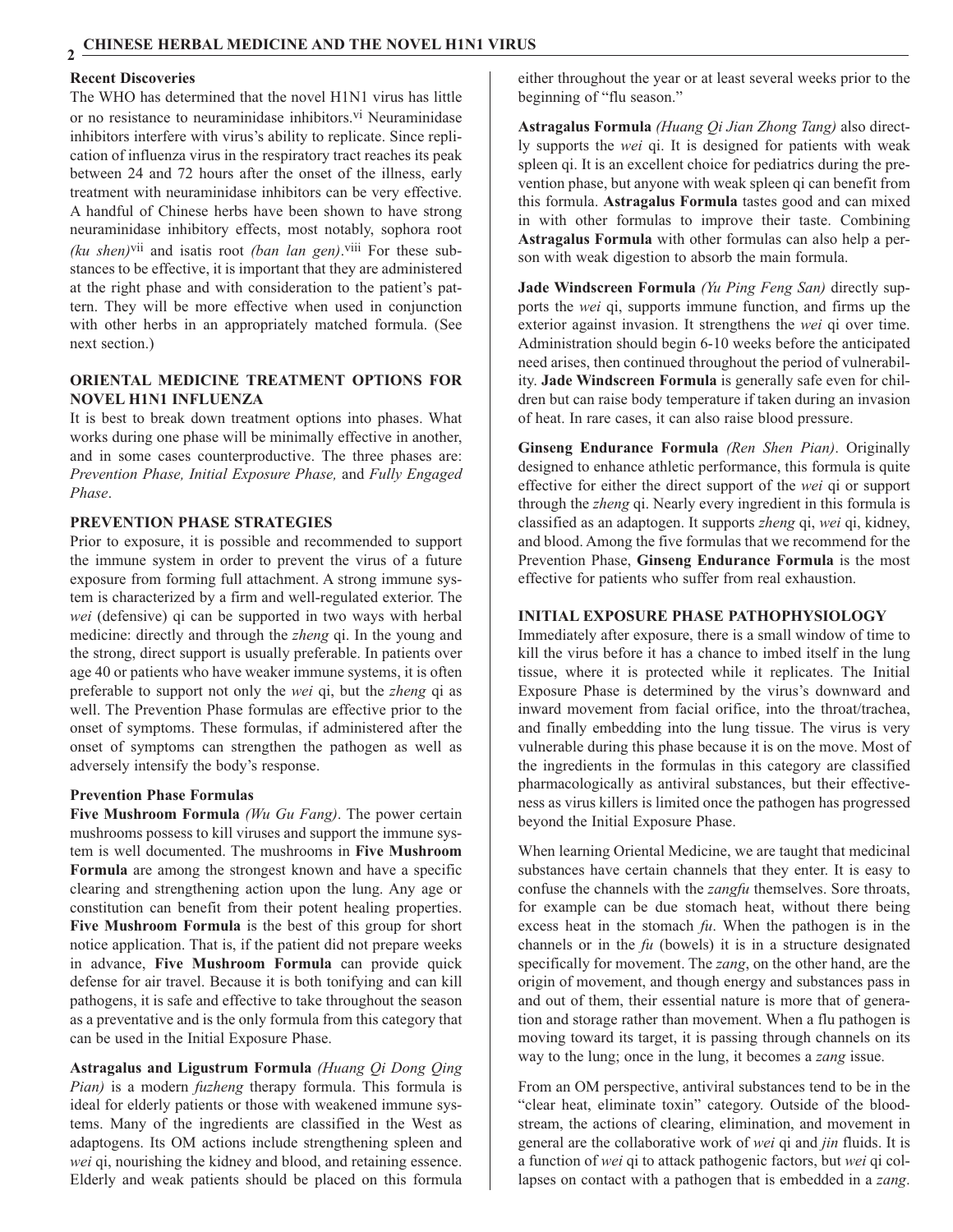When the *wei* qi collapses in the lung *zang*, the result is inflammation. This collapse is partly due to the fact that the purity of the *zang* organ and the relative turbidity of the *wei* qi naturally repel each other, and partly because the *jin* fluids, upon which the *wei* qi depends for its own movement, are being consumed by the pathogen. The *wei* qi utilizes the cold nature of the "clear heat" herbs to cool and guide out the pathogen. So, while the pathogen is on the move, traveling within the system of channels, "clearing heat and eliminating toxin" is a legitimate and effective strategy. But once embedded, this strategy is of little use because the pathogen is no longer on the move and no longer where the *wei* qi can reach.

The incubation period of most influenza is from 1-4 days before symptoms begin and another 1-3 days before replication has reached its peak. The bottom line is that there are at least 2 days after initial exposure (and up to 3 days after symptoms have begun—as long as symptoms remain mild) to prevent the virus from growing to its full strength. Sometimes, if no symptoms have yet developed, mushroom strategies can still be used with good effect, because they can actively kill viruses while they boost the immune system. During the Initial Exposure Phase, you can also combine other Prevention Phase (immune booster) formulas with Initial Exposure Phase (antiviral) formulas. Initial Exposure Phase formulas can be used effectively if symptoms are limited to a tickle or glomus in the throat, mild lethargy, aversion to wind, slight loss of appetite, or body aches, and a resting pulse that is <18 BPM over the patient's normal rate. Once the virus reaches the lung tissue, however, or if symptoms do not abate within the first 24 hours of use, it is recommended to switch to a Fully Engaged Phase formula or to combine Initial Exposure Phase formulas with Fully Engaged Phase formulas.

Many people overuse antiviral formulas, using them throughout flu season, like a Prevention Phase formula. This strategy depletes the body's innate immune resources and engenders cold in the interior. It can make patients more vulnerable to future invasions and less able to fight off an acute infection.

## **Initial Exposure Phase Formulas**

**Gan Mao Ling Formula** *(Gan Mao Ling Pian)* is a powerful antiviral formula. It is cold natured, and strongly clears heat. It contains a high percentage of isatis root *(ban lan gen)*, which is supported with a variety of antiviral substances. Due to its broad-spectrum attack, **Gan Mao Ling** is an excellent choice if the individual is in the initial exposure phase, but the virus has not yet been identified. If it's not H1N1, and is a warm-type viral infection, **Gan Mao Ling** can usually be used with good effect. **Gan Mao Ling** is often misused with viral infections. It is not effective for wind-cold patterns, since its cold nature can cause the virus to settle in. Before administering **Gan Mao Ling**, make sure the patient has either an elevated pulse rate or red throat to confirm heat.

**Andrographis Formula** *(Chuan Xin Lian Kang Yan Pian)* is a powerful antiviral and general antimicrobial formula with a high percentage of isatis root *(ban lan gen)*. It is exceptionally effective against viruses that attack the throat, intestines, or urinary tract, making it an ideal choice for a viral strain that effects both the upper respiratory and digestive systems or infections where sore throat is a chief complaint.

**Viola Clear Fire Formula** *(Di Ding Qing Huo Pian)* is highly effective against a wide variety of viruses, bacteria, and even fungi. Its mild, balanced quality makes it an excellent choice for children and for those who have a history of pneumonia or chronic respiratory infection.

**Zhong Gan Ling Formula** *(Zhong Gan Ling Pian)* is a powerful antiviral formula with a good percentage of isatis root *(ban lan gen)* for killing the H1N1 virus. It was developed to treat "severe flu or common cold" because it is highly effective at destroying a wide variety of viruses. Its nature is not quite as cold as the above three formulas, and it is therefore a little safer to use for patients who tend to a pattern of chills greater than fever, or frequent, severe infection.

**Ling Zhi Lung Formula** *(Ling Zhi Fei Pian)* contains a high percentage of sophora root *(ku shen)* and is the most appropriate formula when the patient presents with cough more prominent than fever or is prone to asthmatic breathing. Though *ku shen* is cooling, the formula overall is slightly warming, so if fever is above 101F/38.3C, it is recommended to combine with one of three heat-clearing formulas in this category.

**Siler and Platycodon Formula** *(Fang Feng Tong Sheng San)* is appropriate for either Initial Exposure Phase or Fully Engaged Phase since it treats heat in both the interior and the exterior. (For more details of its application, see below.)

**Five Mushroom Formula (Wu Gu Fang)** is the only one in this category that can be used by itself in either the Prevention Phase or the Initial Exposure Phase. (See above.)

# **FULLY ENGAGED PHASE PATHOPHYSIOLOGY**

As stated above, what distinguishes the Fully Engaged Phase physiologically is the embedding of the virus in the lung tissue. Wei qi is what the body normally utilizes to expel pathogens; but *wei* qi is not associated with the *zang* organs themselves. An influenza viruses in the lung tissue will engage the *yuan* qi, which is deeper than *wei* qi, but not without its own defense mechanism. The two chief mechanisms of dealing with pathogens are expulsion and latency. Our constitutions are comprised of prenatal and postnatal qi. *Wei* qi is the postnatal aspect; *yuan* qi is the prenatal aspect. When the body is confronted by a pathogen, our first defense is usually to try and expel it. When *wei* qi cannot expel a pathogen, the *yuan* qi will attempt to force the pathogen into latency. Latency can be accomplished in a number of ways, but in the case of clumped heat in the lungs, the *yuan* qi will cause the *jing* to transform into phlegm in order to cool and isolate the pathogen. The encapsulation of the pathogenic factor will also protect the pathogen, just like a jail cell can protect a prisoner from an external attack. If the *yuan* qi is completely successful, the body will have a chance to adapt, the virus will die off after a week or two, and it will dislodge itself from the lung tissue where the *wei* qi can then guide it out of the system. If the *yuan* qi is only partly successful, it will succeed in creating latency, but fail in restoring the lung to full health; chronic issues or weakened immunity can develop shortly after the acute phase